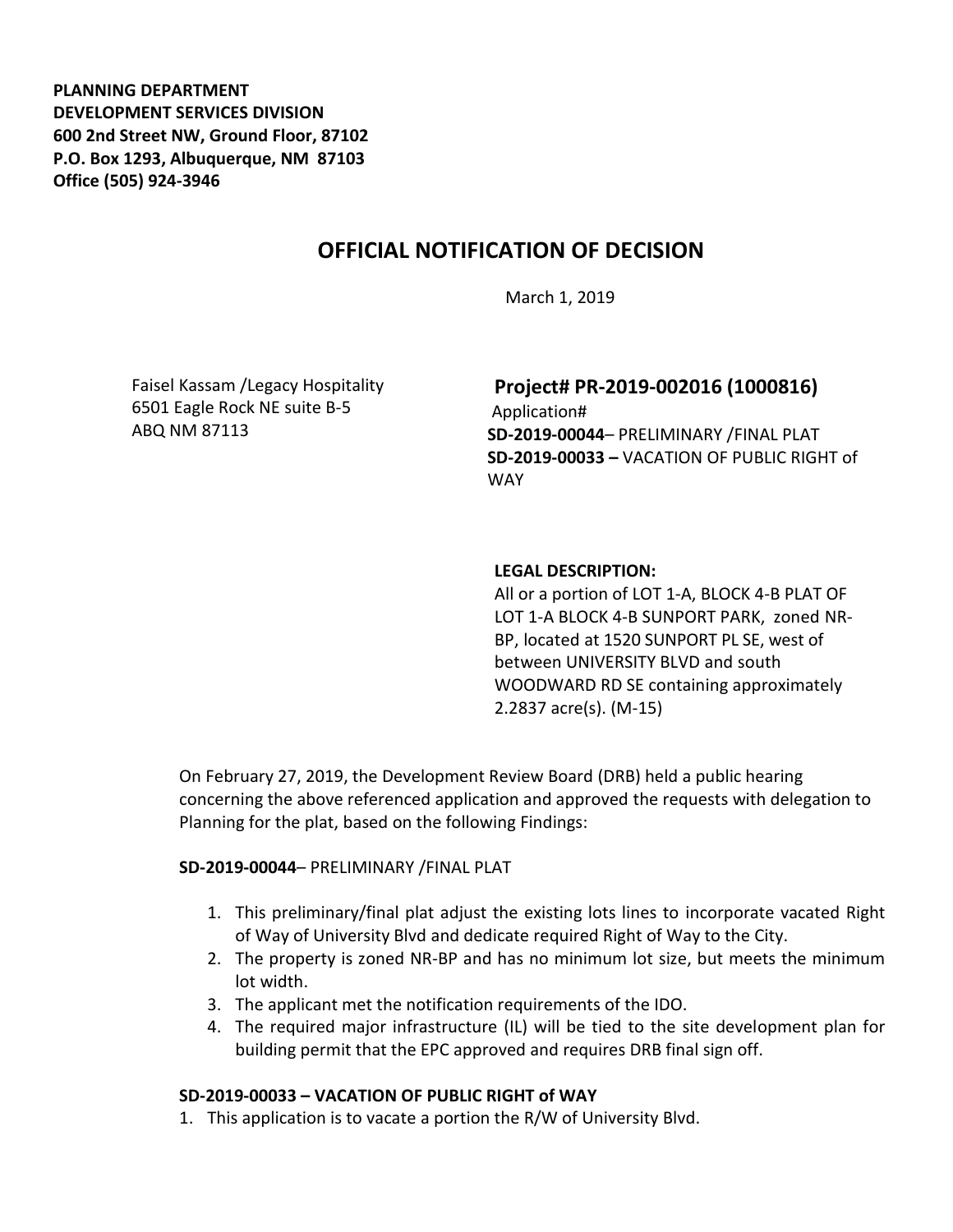Official Notice of Decision Project # PR-2019-002016, SD-2019-00033, SD-2018-00044, March 1, 2019

Page 2 of 3

- 2. The request meets the criteria in 14-16-6-6(K)(3):
	- The public welfare does not require that easement be retained because the street has been used as a parking lot since 2006 and the roadway improvements were constructed with the site used for parking.
- 5. The City of Albuquerque does not anticipate any need to utilize the existing right of way for roadway purposes.
- 6. The proposed vacation does not affect any access points for the surrounding area.
- 7. Because the street does not connect to any other streets or properties, the vacation will not abridge any rights of any property owners. The application contains a letter of authorization from the legal owner of record.
- 8. The vacation contains less than 5,000 square feet or the the width of an entire street, pursuant 14-16-(6)(6)(K)(2) (d) and (e), the DRB can make a final determination on the request.
- 9. There was no opposition to this request.

## **Delegation: Planning can not sign the plat until after the appeal period for the vacation (3-14-19), the dxf file has been approved by AGIS and has all utility signatures as well as AMAFCA's.**

APPEAL: If you wish to appeal this decision, you must do so within 15 days of the DRB's decision or by **MARCH 14, 2019.** The date of the DRB's decision is not included in the 15-day period for filing an appeal, and if the  $15<sup>th</sup>$  day falls on a Saturday, Sunday or Holiday, the next working day is considered as the deadline for filing the appeal.

For more information regarding the appeal process, please refer to Section 14-16-6-4(U) of the Integrated Development Ordinance (IDO). A Non-Refundable filing fee will be calculated at the Land Development Coordination Counter and is required at the time the appeal is filed.

You will receive notification if any person files an appeal. If there is no appeal, you can receive Building Permits at any time after the appeal deadline quoted above, provided all conditions imposed at the time of approval have been met. Applicants submitting for building permit prior to the completion of the appeal period do so at their own risk. Successful applicants are reminded that there may be other City regulations of the IDO that must be complied with, even after approval of the referenced application(s).

Sincerely,

Kym Dicome DRB Chair

KD/mg